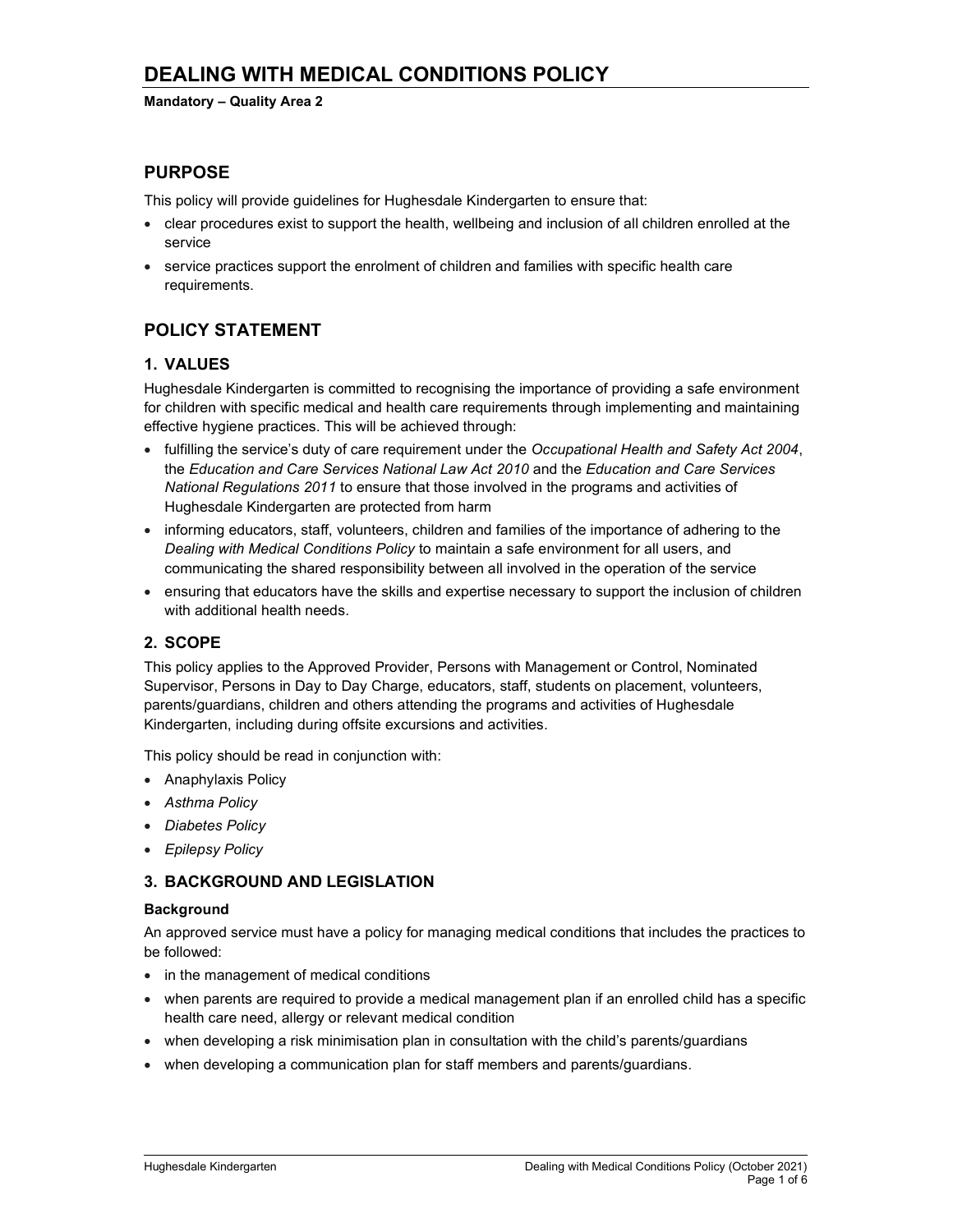Staff members and volunteers must be informed about the practices to be followed. If a child enrolled at the service has a specific health care need, allergy or other relevant medical condition, parents/guardians must be provided with a copy of this and other relevant policies.

Medication and medical procedures can only be administered to a child:

- with written authorisation from the parent/guardian or a person named in the child's enrolment record as authorised to consent to administration of medication (Regulation 92(3)(b))
- with two adults in attendance, one of whom must be an educator. One adult will be responsible for the administration and the other adult will witness the procedure
- if the medication is in its original container bearing the child's name, dose and frequency of administration.

Refer to the Administration of Medication Policy for more information.

Staff may need additional information from a medical practitioner where the child requires:

- multiple medications simultaneously
- a specific medical procedure to be followed.

If a child with a chronic illness or medical condition that requires invasive clinical procedures or support is accepted by the service, it is vital that prior arrangements are negotiated with the parent/guardian, authorised nominees or appropriate health care workers to prepare for the event that the child will require a procedure while in attendance at the service. Parents/guardians and the service should liaise with either the child's medical practitioner or other appropriate service providers to establish such an arrangement. Arrangements must be formalised following enrolment and prior to the child commencing at the service.

#### Self-administration by a child over preschool age

Services who provide education and care to a child over preschool age (as defined in the Education and Care Services National Regulations 2011) may allow a child over preschool age to self-administer medication. The Approved Provider must consider their duty of care when determining under what circumstances such permission would be granted:

- Where a child over preschool age can self-administer medication/medical procedures, written permission must be provided by the child's parent/guardian.
- Parents/guardians will provide written details of the medical information and administration protocols from the child's medical/specialist medical practitioner(s).
- The self-administration of medication or medical procedures by children over preschool age will be undertaken only under the supervision of a staff member with current approved first aid qualifications.

#### Legislation and standards

Relevant legislation and standards include but are not limited to:

- Education and Care Services National Law Act 2010: Section 173
- Education and Care Services National Regulations 2011: Regulations 90, 91, 96
- Health Records Act 2001 (Vic)
- National Quality Standard, Quality Area 2: Children's Health and Safety
- National Quality Standard, Quality Area 7: Governance and Leadership
- Occupational Health and Safety Act 2004 (Vic)
- Public Health and Wellbeing Act 2008 (Vic)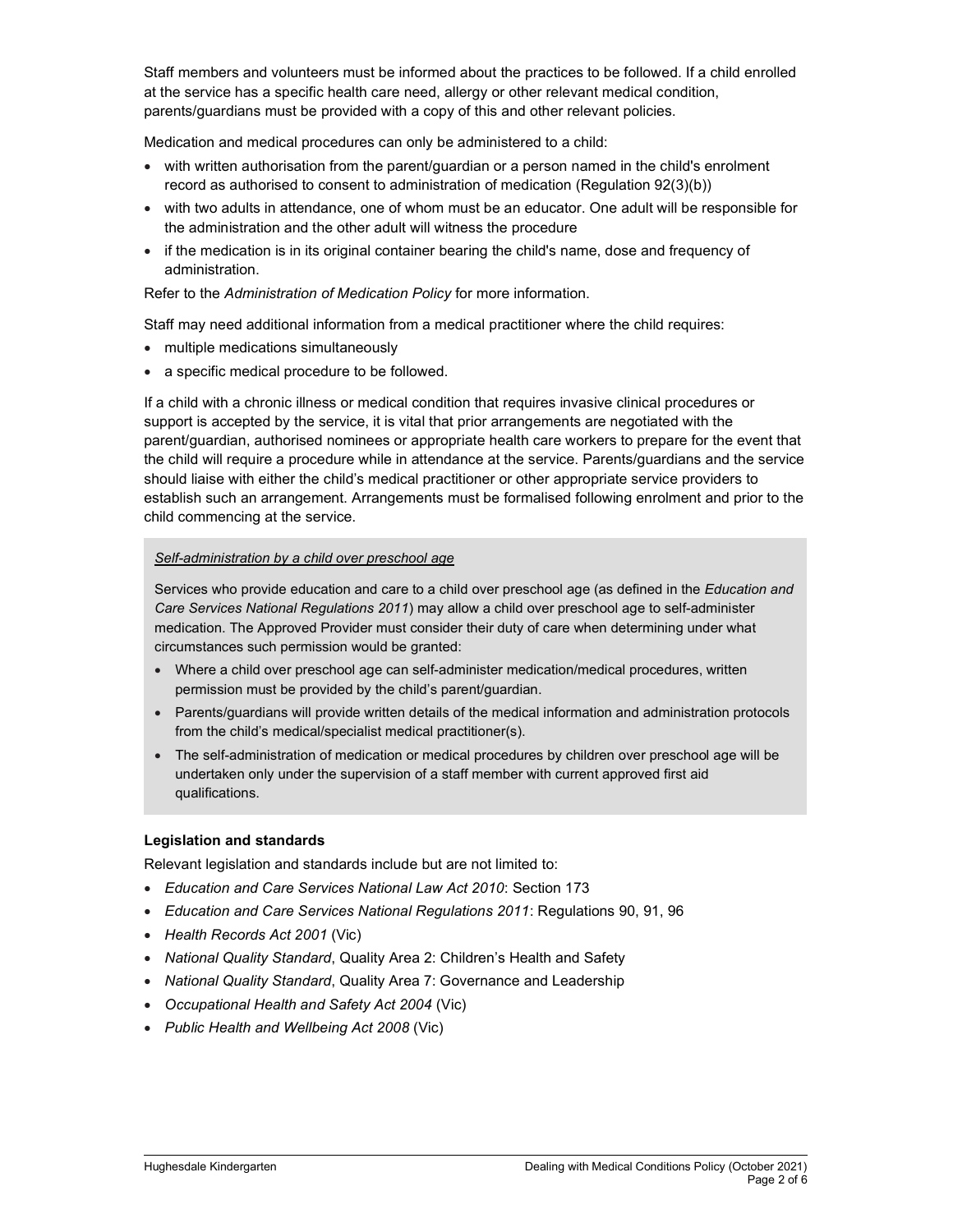• Public Health and Wellbeing Regulations 2009 (Vic)

The most current amendments to listed legislation can be found at:

- Victorian Legislation Victorian Law Today: http://www.legislation.vic.gov.au/
- Commonwealth Legislation ComLaw: http://www.comlaw.gov.au/

### 4. DEFINITIONS

The terms defined in this section relate specifically to this policy. For commonly used terms e.g. Approved Provider, Nominated Supervisor, Regulatory Authority etc. refer to the General Definitions section of this manual.

Communication plan: A plan that forms part of the policy and outlines how the service will communicate with parents/guardians and staff in relation to the policy. The communication plan also describes how parents/guardians and staff will be informed about risk minimisation plans and emergency procedures to be followed when a child diagnosed as at risk of any medical condition such as anaphylaxis is enrolled at the service.

Hygiene: The principle of maintaining health and the practices put in place to achieve this.

Medical condition: In accordance with the Education and Care Services National Regulations 2011, the term medical condition includes asthma, diabetes or a diagnosis that a child is at risk of anaphylaxis, and the management of such conditions.

Medical management plan: A document that has been prepared and signed by a doctor that describes symptoms, causes, clear instructions on action and treatment for the child's specific medical condition, and includes the child's name and a photograph of the child. An example of this is the Australasian Society of Clinical Immunology and Allergy (ASCIA) Action Plan.

Risk minimisation: The implementation of a range of strategies to reduce the risk of an adverse effect from the mismanagement of a specific medical condition at the service.

Risk minimisation plan: A service-specific plan that details each child's medical condition, and identifies the risks of the medical condition and practical strategies to minimise those risks, and who is responsible for implementing the strategies. The risk minimisation plan should be developed by families of children with specific medical conditions that require medical management plans, in consultation with staff at the service upon enrolment or diagnosis of the condition.

### 5. SOURCES AND RELATED POLICIES

#### Sources

- $\bullet$  Staying Healthy: Preventing infectious diseases in early childhood education and care services ( $5<sup>th</sup>$ edition, 2013) National Health and Medical Research Council: https://www.nhmrc.gov.au/aboutus/publications/staying-healthy-preventing-infectious-diseases-early-childhood-education-and-careservices
- Guide to the Education and Care Services National Law and the Education and Care Services National Regulations 2011, p 62: http://files.acecqa.gov.au/files/National-Quality-Framework-Resources-Kit/NQF-Resource-02-Guide-to-ECS-Law-Regs.pdf
- Ambulance Victoria: How to call card: https://www.ambulance.vic.gov.au/wpcontent/uploads/2019/08/How-To-Call-Card.pdf

#### Service policies

- Administration of First Aid Policy
- Administration of Medication Policy
- Anaphylaxis Policy
- Asthma Policy
- Dealing with Infectious Diseases Policy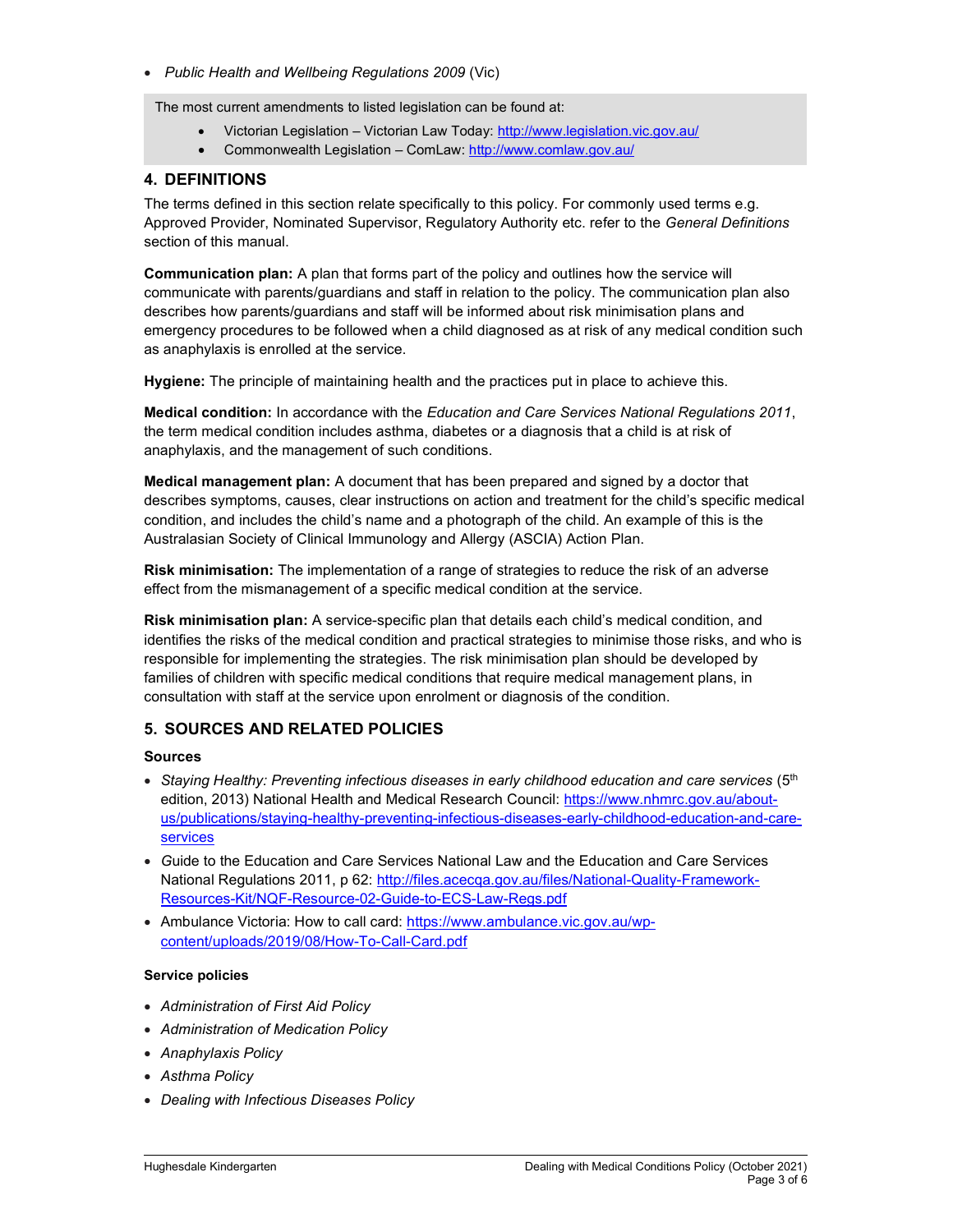- Diabetes Policy
- Epilepsy Policy
- Incident, Injury, Trauma and Illness Policy
- Privacy and Confidentiality Policy
- Supervision of Children Policy

# PROCEDURES

#### The Approved Provider or Persons with Management and Control is responsible for:

- ensuring that all staff and volunteers are provided with a copy of this policy and have a clear understanding of the procedures and practices outlined within
- developing and implementing a communication plan and encouraging ongoing communication between parents/guardians and staff regarding the current status of the child's specific health care need, allergy or other relevant medical condition, this policy and its implementation
- ensuring educators/staff receive regular training in managing the specific health care needs of children at the service including asthma, anaphylaxis, diabetes, epilepsy and other medical conditions. This includes training in the management of specific procedures that are required to be carried out for the child's wellbeing
- ensuring at least one educator/staff member who has current accredited training in emergency management requirements for specific medical conditions is in attendance and immediately available at all times that children are being educated and cared for by the service
- establishing robust induction procedures that include the provision of information regarding the implementation of the practices outlined in this policy
- ensuring families and educators/staff understand and acknowledge each other's responsibilities under these guidelines
- ensuring families provide information on their child's health, medications, allergies, their medical practitioner's name, address and phone number, emergency contact names and phone numbers, and a medical management plan signed by their medical practitioner, following enrolment and prior to the child commencing at the service
- ensuring that a risk minimisation plan is developed for each child with specific medical conditions on enrolment or upon diagnosis, and that the plan is reviewed at least annually
- ensuring that parents/guardians who are enrolling a child with specific health care needs are provided with a copy of this and other relevant service policies
- following appropriate reporting procedures set out in the Incident, Injury, Trauma and Illness Policy in the event that a child is ill, or is involved in a medical emergency or an incident at the service that results in injury or trauma.

#### The Nominated Supervisor or Persons in Day to day Charge is responsible for:

- implementing this policy at the service and ensuring that all educators/staff follow the policy and procedures set out within
- informing the Approved Provider of any issues that impact on the implementation of this policy
- ensuring that the AV How to Call Card (refer to Sources) is displayed near all telephones
- identifying specific training needs of educators/staff who work with children diagnosed with a medical condition, and ensuring, in consultation with the Approved Provider, that educators/staff access appropriate training
- ensuring children do not swap or share food, food utensils or food containers
- ensuring food preparation, food service and relief staff are informed of children and staff who have specific medical conditions or food allergies, the type of condition or allergies they have, and the service's procedures for dealing with emergencies involving allergies and anaphylaxis
- ensuring a copy of the child's medical management plan is visible and known to staff in the service. Prior to displaying the medical management plan, the Nominated Supervisor must explain to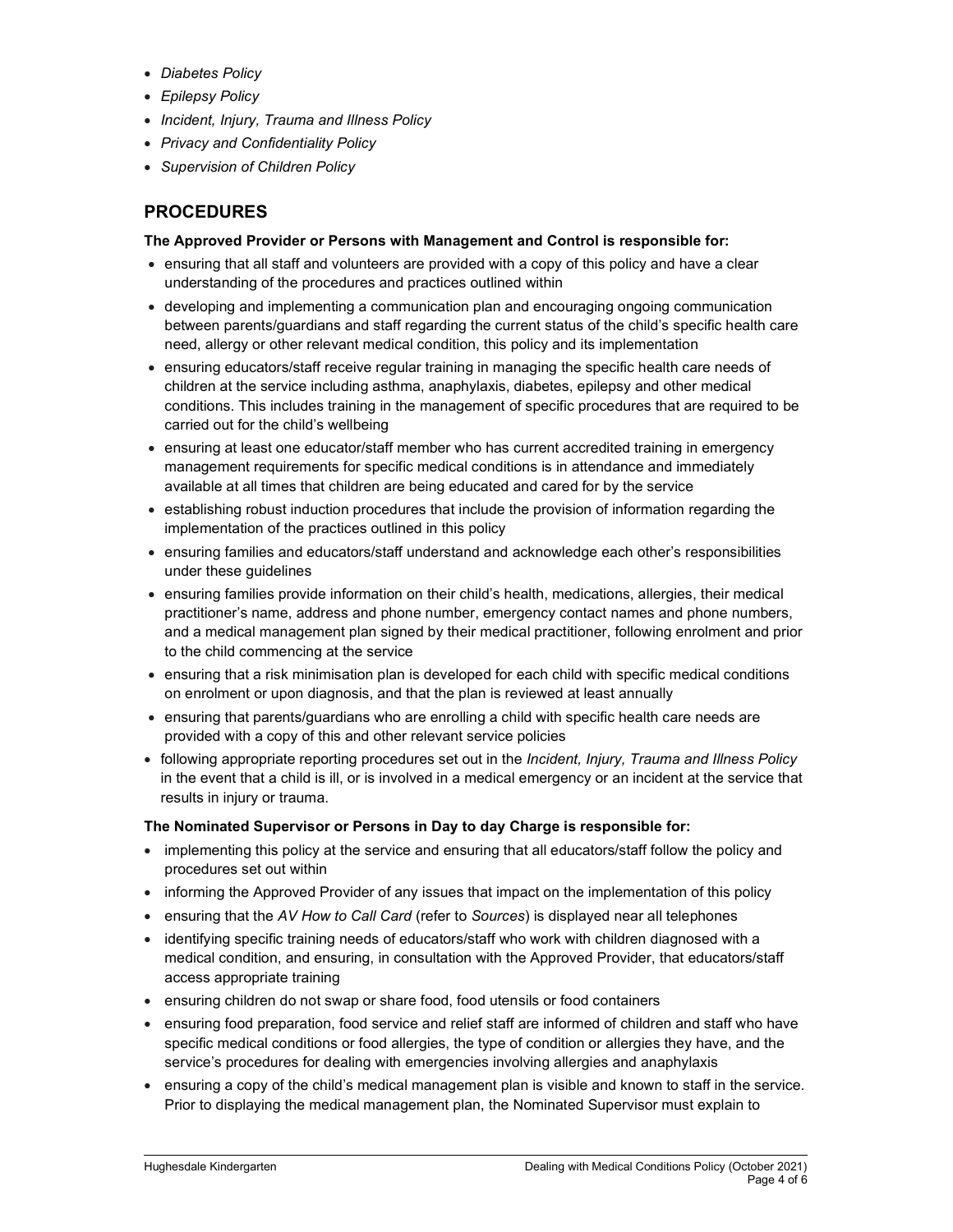parents/guardians the need to display the plan for the purpose of the child's safety and obtain their consent (refer to Privacy and Confidentiality Policy)

- ensuring educators and other staff follow each child's risk minimisation plan and medical management plan
- ensuring opportunities for a child to participate in any activity, exercise or excursion that is appropriate and in accordance with their risk minimisation plan
- providing information to the community about resources and support for managing specific medical conditions while respecting the privacy of families enrolled at the service
- administering medications as required, in accordance with the procedures outlined in the Administration of Medication Policy
- maintaining ongoing communication between educators/staff and parents/guardians in accordance with the strategies identified in the communication plan, to ensure current information is shared about specific medical conditions within the service.

#### Educators and other staff are responsible for:

- ensuring that children do not swap or share food, food utensils or food containers
- communicating any relevant information provided by parents/guardians regarding their child's medical condition to the Nominated Supervisor to ensure all information held by the service is current
- undertaking relevant training to assist with the management of specific medical conditions of children at the service
- being aware of individual requirements of children with specific medical conditions and following their risk minimisation plan and medical management plan
- monitoring signs and symptoms of specific medical conditions and communicating any concerns to the Nominated Supervisor
- adequately supervising all children, including those with specific medical conditions
- informing the Nominated Supervisor of any issues that impact on the implementation of this policy.

#### Parents/guardians are responsible for:

- informing the service of their child's medical conditions, if any, and informing the service of any specific requirements that their child may have in relation to their medical condition
- developing a risk minimisation plan with the Nominated Supervisor and/or other relevant staff members at the service
- providing a medical management plan signed by a medical practitioner, either on enrolment or immediately upon diagnosis of an ongoing medical condition. This medical management plan must include a current photo of the child and must clearly outline procedures to be followed by educators/staff in the event of an incident relating to the child's specific health care needs
- notifying the Nominated Supervisor of any changes to the status of their child's medical condition and providing a new medical management plan in accordance with these changes
- informing the Nominated Supervisor of any issues that impact on the implementation of this policy by the service.

#### Volunteers and students, while at the service, are responsible for following this policy and its procedures.

## EVALUATION

In order to assess whether the values and purposes of the policy have been achieved, the Approved Provider will:

- regularly seek feedback from educators, staff, parents/guardians, children, management and all affected by the policy regarding its effectiveness
- monitor the implementation, compliance, complaints and incidents in relation to this policy